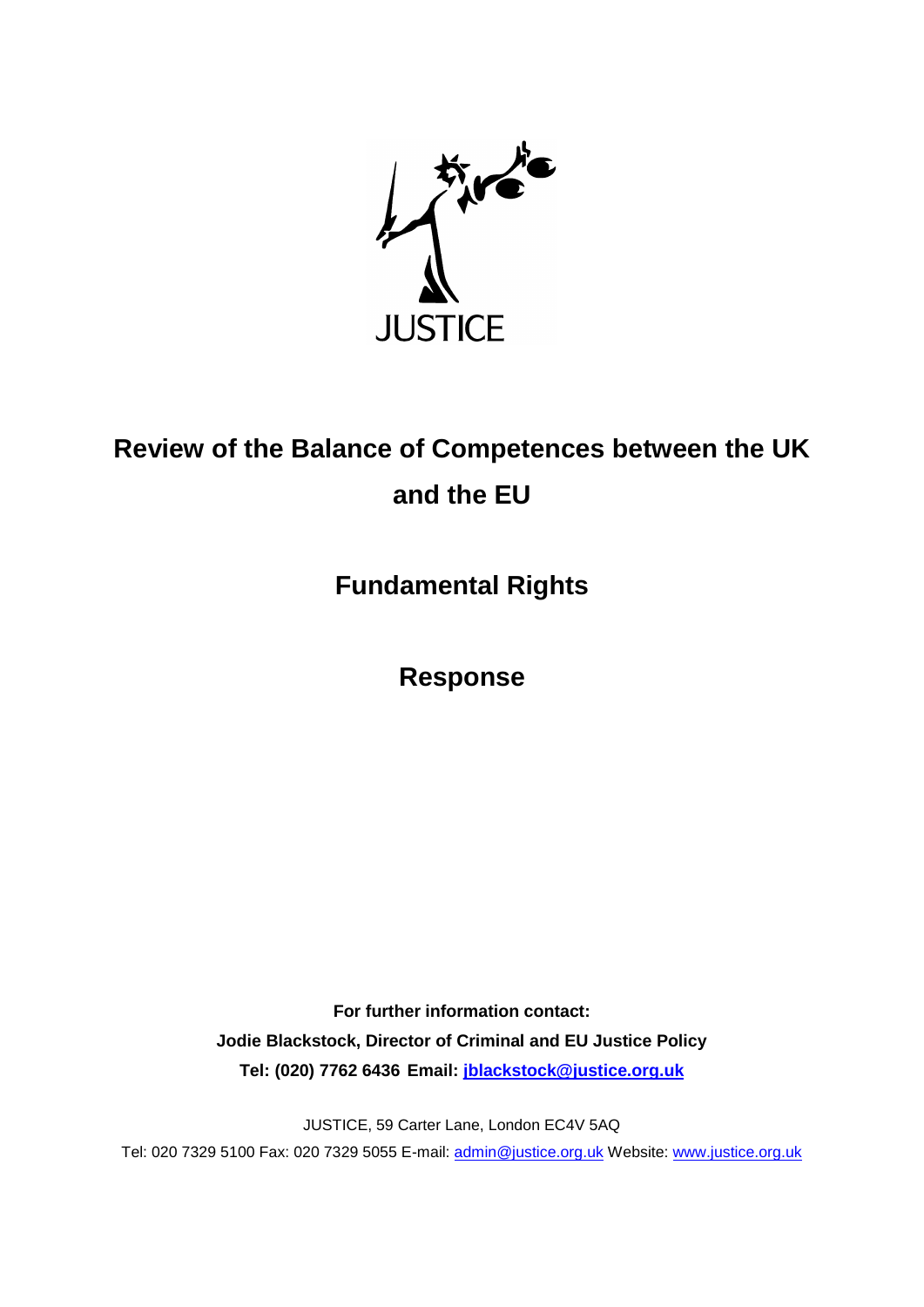#### **Introduction**

Established in 1957, JUSTICE is an independent law reform and human rights organisation. It is the United Kingdom section of the International Commission of Jurists. JUSTICE has been working on the role of the European Union with regards to fundamental rights in the UK for over a decade, both in relation to the role of the Charter of Fundamental Rights and with a particular focus on criminal justice. Our answers relate to our knowledge of and application of EU fundamental rights principles in our work.

## **1. What evidence is there that the impact of the Charter / the EU's broader framework of fundamental rights has been advantageous or disadvantageous in the UK?**

### *EU fundamental rights*

1. We agree with the Call for Evidence that fundamental rights have been recognised and upheld by the Court of Justice of the European Union since the 1960s, which has since been reflected in the treaty arrangements of the European Union, expressly in 1993 by way of the Maastricht Treaty. The Lisbon Treaty now provides in article 2 that the Union is founded on the value of respect for human rights, with a description of other values comprising such rights to include freedom and equality. Article 3(3) provides competence for specific activities within this sphere:

> It shall combat social exclusion and discrimination, and shall promote social justice and protection, equality between men and women, solidarity between generations and protection of the rights of the child.

2. As to where the CJEU's legal basis for importing fundamental rights as general principles of EU law prior to express treaty provisions arose, the reliance on these claims logically came from the applicant's submissions before the Court. In *Nold<sup>1</sup>* , the German applicant relied upon the fundamental rights enshrined in the German Constitution which it argued have been 'received' into Community law. The Court agreed that the claim must be examined in light of fundamental rights principles, drawn from the member states and international law:

> As the Court has already stated, fundamental rights form an integral part of the general principles of law, the observance of which it ensures. In safeguarding these rights, the Court is bound to draw inspiration from constitutional traditions common to the Member States, and it cannot therefore uphold measures which are incompatible

**<sup>1</sup>** Case 4/73 *Nold v Commission* [1974] ECR 491.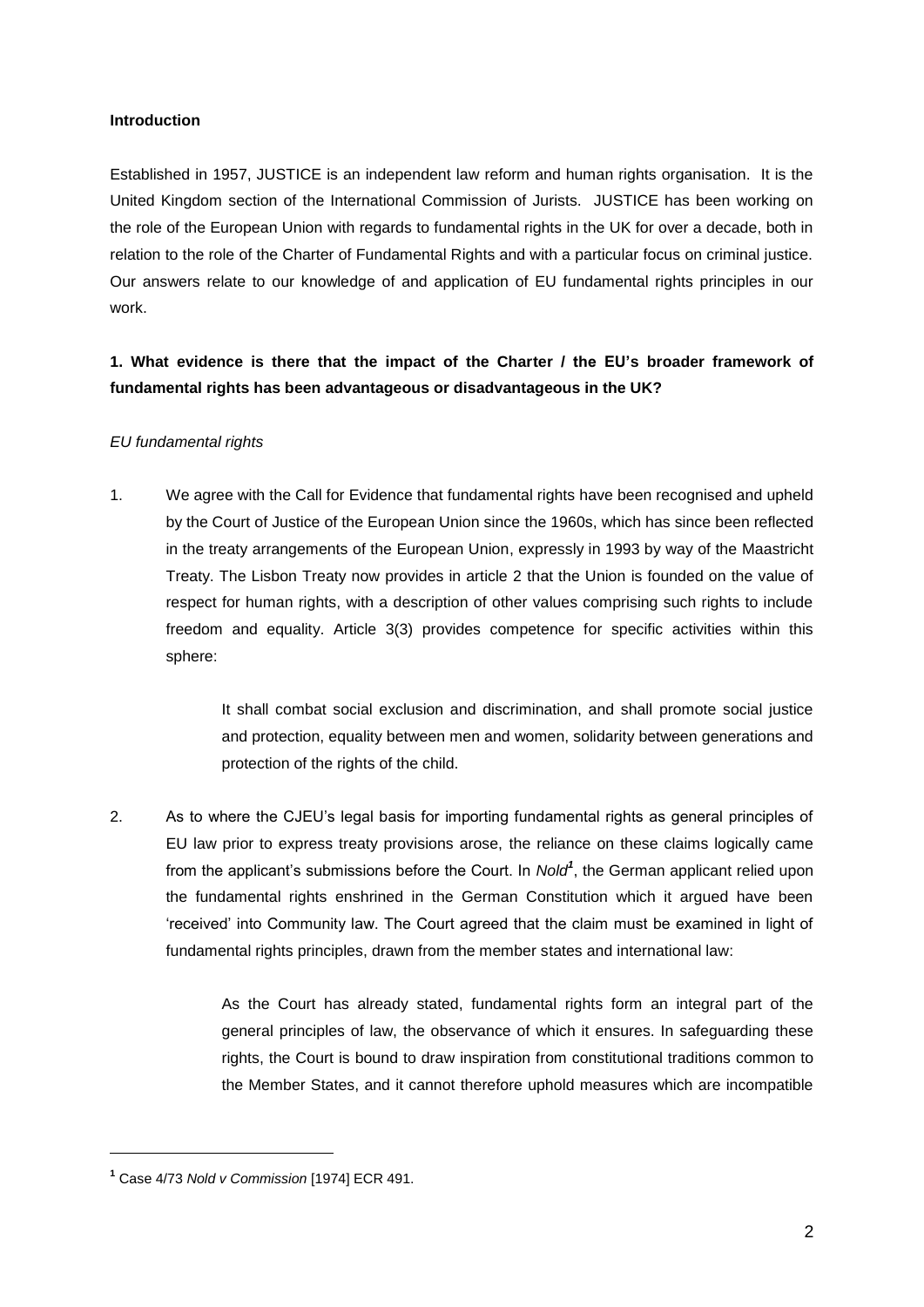with fundamental rights recognized and protected by the Constitutions of those States.**<sup>2</sup>**

Similarly, international treaties for the protection of human rights on which the Member States have collaborated or of which they are signatories, can supply guidelines which should be followed within the framework of Community law.

- 3. This approach has been followed in a substantial body of cases, on wide ranging areas of EU competence.**<sup>3</sup>** The Court has also endorsed and followed the jurisprudence of the European Court of Human Rights for many years, **4** and stated that the Convention has special significance.<sup>5</sup>
- 4. The advantage to applicants of relying upon fundamental rights is that where the Court draws guidance from an international convention or national constitutional law principle and incorporates this into its reasoning, the principle becomes Union law, making its fulfilment a condition of the lawfulness of the EU act. If the act does not adhere to the fundamental right, the act must be read so as to conform, or be struck down:

Where national legislation falls within the field of application of EU law, the Court, in a reference for a preliminary ruling, must give the national court all the guidance as to interpretation necessary to enable it to assess the compatibility of that legislation with the fundamental rights – as laid down in particular in the Convention – whose observance the Court ensures. However the Court has no such jurisdiction with regard to national legislation lying outside the scope of EU law.**<sup>6</sup>**

5. The fact that the Court has been so ready to adopt fundamental rights principles has enabled many applicants to receive the direct benefit of international human rights principles through the prism of EU law, with the equal consequence of primacy of EU law, that would not

**<sup>2</sup>** At [13].

**<sup>3</sup>** See A. O'Neill, *EU Law for UK Lawyers* (Hart Publishing: Oxford, 2011), Chapter 6 for a detailed discussion of these.

**<sup>4</sup>** See in particular Case C-299/95 *Kremzow v Austria* [1997] ECR I-2629 where the Court stated that measures are not acceptable in the Community which are incompatible with observance of the human rights recognised and guaranteed by the European Convention on Human Rights.

**<sup>5</sup>** Case C-260/89 *ERT v DEP* [1991] ECR I-2925 at [41].

**<sup>6</sup>** Case C-159/90 *Society for the Protection of Unborn Children Ireland Ltd v Grogan and Others* [1991] ECR I-04685 at [31], amongst others. See also Opinion 2/94 *Re Accession by the EU to the European Convention*  for the Protection of Human Rights and Fundamental Freedoms [1996] ECR I-1759 at [34]: Respect for human rights is therefore a condition of the lawfulness of Community acts.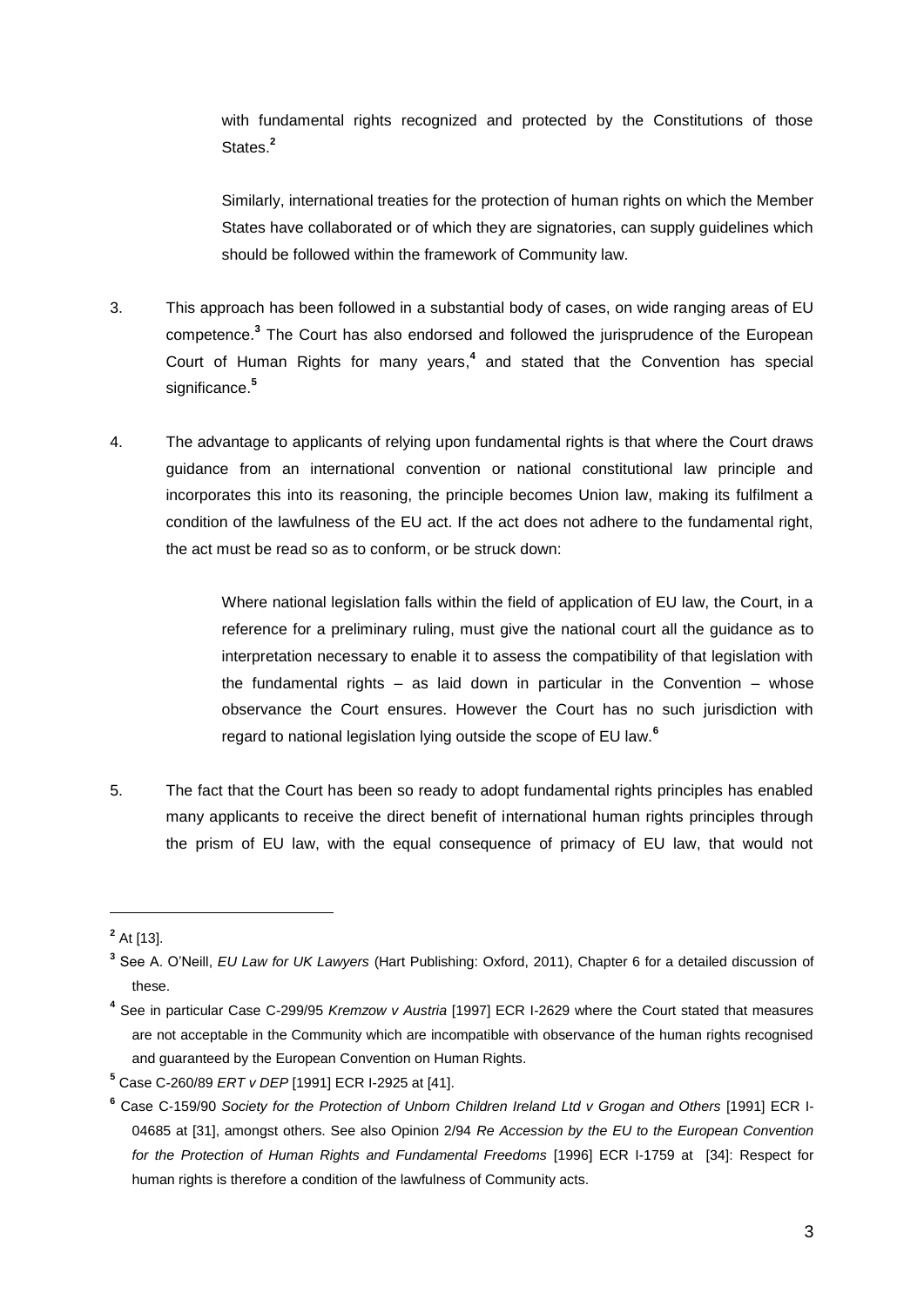necessarily otherwise be available through the respective measures themselves, unless given such effect by way of national law.

6. The corollary is that the Member States may argue that they find national law overruled by the indirect application of principles obtained from agreements made outside of the EU, not intended to have that effect when they became contracting parties, or in respect of some measures, such as protocols to the ECHR, that they have not even signed. Despite this, as the Call for Evidence acknowledges, a Joint Declaration of the European Parliament, Council and Commission, 'Concerning the Protection of Fundamental Rights and the European Convention for the Protection of Human Rights and Fundamental Freedoms,'**<sup>7</sup>** stressed the 'prime importance' and respect that the Institutions attach to the protection of fundamental rights, as derived from the constitutions of the member states and the ECHR. In particular, the Declaration acknowledged in its preamble that the Community was based on the principle of respect for the rule of law, and,

> [A]s the Court of Justice has recognized, that law comprises, *over and above* the rules embodied in the treaties and secondary Community legislation, the general principles of law and in particular the fundamental rights, principles and rights on which the constitutional law of the Member States is based. (emphasis added)

7. Moreover, by agreeing the content of the EU Charter of Fundamental Rights, and by way of the Lisbon Treaty, affording it equal status with the Treaties, the Member States endorsed the primacy of fundamental rights in the EU legal order.

### *The Charter of Fundamental Rights*

8. The Charter (CFR) is, therefore, a binding set of principles 'bringing together in one place all of the personal, civic, political, economic and social rights enjoyed by people within the EU'**<sup>8</sup>** aimed at protection of the individual against actions of the state. It is a free standing instrument that derives its authority from Article 6(1) Treaty on the European Union (TEU):

> *The Union recognises the rights, freedoms and principles set out in the Charter of Fundamental Rights of the European Union of 7 December 2000, as adapted at Strasbourg, on 12 December 2007, which shall have the same legal value as the Treaties.*

Its scope is, however, circumscribed by the subsequent part of Article 6(1):

*The provisions of the Charter shall not extend in any way the competences of the Union as defined in the Treaties.* 

<sup>&</sup>lt;sup>7</sup> OJ C 103 (27<sup>th</sup> April 1977), p 1.

<sup>&</sup>lt;sup>8</sup> See the European Commission website [http://ec.europa.eu/justice/fundamental-rights/index\\_en.htm](http://ec.europa.eu/justice/fundamental-rights/index_en.htm)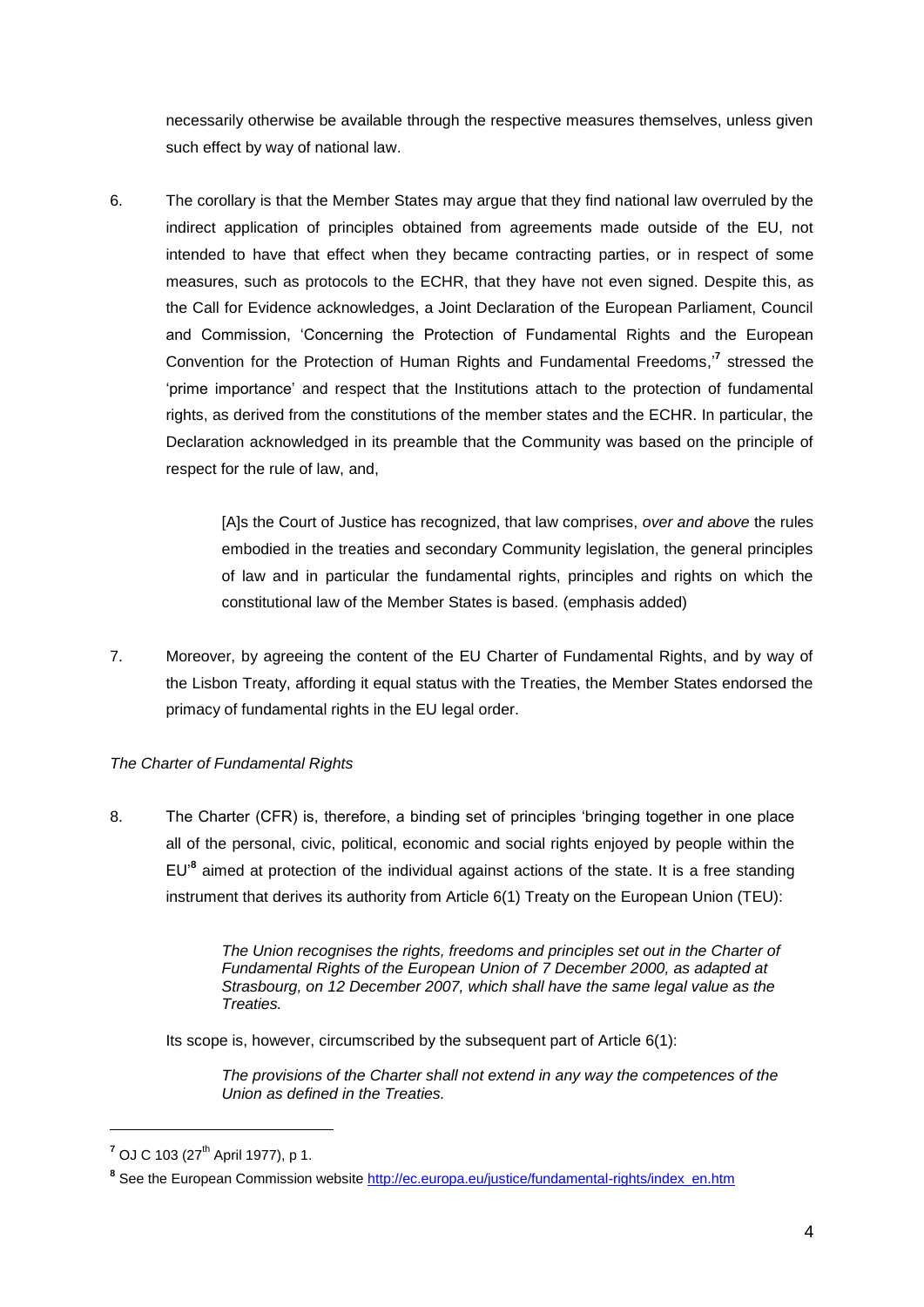*The rights, freedoms and principles in the Charter shall be interpreted in accordance with the general provisions in Title VII of the Charter governing its interpretation and application and with due regard to the explanations referred to in the Charter, that set out the sources of those provisions.*

9. As intended by its drafters, the Charter operates to consolidate the fundamental rights applicable in the EU and make them more visible.**<sup>9</sup>** As commentators have observed,

> [S]trong protection of individual rights, whatever its political or constitutional motivations, serves both as a compass for the formulation of policy and a necessary judicial safeguard for the individual against the growing legislative and administrative power of the Union.**<sup>10</sup>**

The Charter gives potential applicants the opportunity to see which rights are already protected by the EU legal order, codified in one place, without having to trawl through the Treaties or case law to find them. Moreover, the Explanations to the Charter provide guidance on the origins of the right in the Treaties, jurisprudence of the CJEU or international law to aid applicants in understanding the scope of each right.

10. The Charter is significant since, despite not creating new rights, it is the first constitutional rights document to apply to the EU Institutions and their operations. To this end, the Institutions have each adopted measures to ensure that they are complying with the Charter when legislating: The Commission *Strategy for the effective implementation of the Charter of Fundamental Rights by the European Union* in 2010, which includes the Fundamental Rights Checklist**<sup>11</sup>** and *Operational Guidance on taking account of Fundamental Rights in Commission Impact Assessments;<sup>12</sup>* Parliament Rules of Procedure;**<sup>13</sup>** and Council *Guidelines* 

**<sup>9</sup>** Cologne European Council Conclusions, 3 and 4 June 1999, para 44, available at [http://www.consilium.europa.eu/ueDocs/cms\\_Data/docs/pressData/en/ec/kolnen.htm;](http://www.consilium.europa.eu/ueDocs/cms_Data/docs/pressData/en/ec/kolnen.htm) Preamble to the Charter of Fundamental Rights of the European Union (2010/C 83/02) OJ C (30.03.2010) 83, p389 at 391.

**<sup>10</sup>** D. Anderson and C. Murphy, *The Charter of Fundamental Rights: History and Prospects in Post-Lisbon Europe*, EUI Working Papers, Law 2011/08, p1.

**<sup>11</sup>** COM(2010) 573 final (Brussels, 19.10.2010).

**<sup>12</sup>** SEC(2011) 567 final (Brussels, 6..05.2011).

**<sup>13</sup>** European Parliament, rules of procedure, rule 126 ('requests to European agencies'). [http://www.europarl.europa.eu/sides/getDoc.do?type=RULES-EP&reference=20121023&secondRef=RULE-](http://www.europarl.europa.eu/sides/getDoc.do?type=RULES-EP&reference=20121023&secondRef=RULE-036&format=XML&language=EN)

[<sup>036&</sup>amp;format=XML&language=EN.](http://www.europarl.europa.eu/sides/getDoc.do?type=RULES-EP&reference=20121023&secondRef=RULE-036&format=XML&language=EN) Rule 36(1)) introduced at the end of 2009 further requires Parliament to fully respect fundamental rights as laid down in the Charter in all its activities, as well as the rights and principles enshrined in Article 2 and in Article 6(2) and (3) of the Treaty on European Union. Rule 36(2) allows the Committee on Civil Liberties, Justice and Home Affairs (LIBE) to include an additional procedure for *ex ante*  fundamental rights scrutiny. This allows a committee responsible for a subject matter, a political group, or at least 40 Members of Parliament, to refer a matter to 'the committee responsible for the interpretation of the Charter'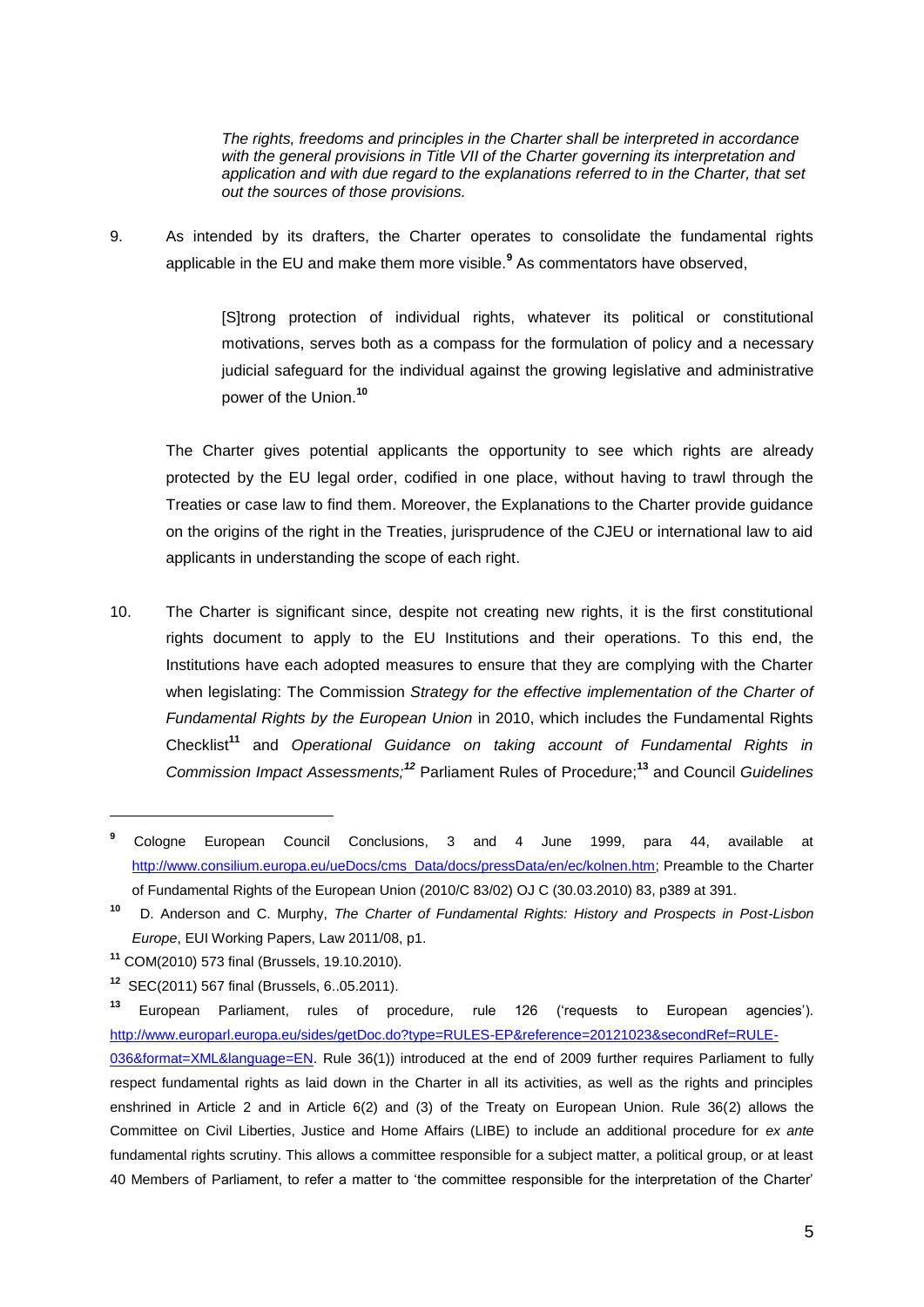*on Methodological Steps to be taken to Check Fundamental Rights Compatibility at the Council's Preparatory Bodies.<sup>14</sup>* By applying these procedures, the assessment of fundamental rights compliance is more ingrained and transparent than in pre-Charter procedures. For possible claims of fundamental rights infringement, the adoption of these processes makes holding the Institutions to account more achievable.**<sup>15</sup>**

11. As with the pre-Charter application of fundamental rights principles, the Charter is binding upon the Institutions and Member States in a way that other international and regional human rights conventions are not. Where those rights are imported into the Charter, their application through EU law and the jurisprudence of the CJEU create primary rights that take precedence over national rights. With respect to the ECHR in particular, although the UK must only take account of the jurisprudence of the ECtHR, read national legislation to give effect to Convention rights so far as it is possible, or make a declaration of incompatibility,**<sup>16</sup>** the replicated rights in the Charter, which pursuant to article 52(3) should be interpreted in the same way as the Convention, have binding effect so as to require a conforming interpretation of national law.**<sup>17</sup>** Therefore, where EU law is in scope, persons who seek to argue that their Convention rights have been violated have a far greater prospect of obtaining effective redress by claiming infringement of the Charter rather than the Convention, since the court

(LIBE), where it considers that a proposal for a legislative act or parts of it do not comply with the rights enshrined in the Charter.

**<sup>14</sup>** Council, 10140/11 (Brussels 18.05.2011).

**<sup>15</sup>** See Joined Cases C-92/09 and C-93/09 *Schecke and Eifert v Land Hessen* [2010] ECR I-11063 for the approach of the Court prior to the procedures being implemented. A preliminary reference from the Verwaltungsgericht Wiesbaden (Germany) resulted in the CJEU declaring invalid provisions of Regulation No. 1290/2005 and Regulation No. 259/2008 obliging member states to make publicly available the names of recipients of EU agricultural subsidies. While recognising the principle of transparency, the Court considered that the contested provisions disproportionately interfered with the right to protection of personal data and to private life, pursuant to articles 7 and 8 CFR. In particular the Court criticised the Council and the Commission for failing to consider whether the measure went beyond what was necessary for achieving the legitimate policy of increasing transparency in the management of EU agricultural funds. The Court suggested that the institutions ought to have considered limiting publication by name the beneficiaries of aid but there was no indication that this was done.

**<sup>16</sup>** Pursuant to sections 2, 3, and 4 of the Human Rights Act 1998 (HRA).

Case C-617/10 *Åklagaren v Hans Åkerberg Fransson*, Grand Chamber (unreported 26<sup>th</sup> February 2013), at [45]: 'As regards, next, the conclusions to be drawn by a national court from a conflict between provisions of domestic law and rights guaranteed by the Charter, it is settled case-law that a national court which is called upon, within the exercise of its jurisdiction, to apply provisions of European Union law is under a duty to give full effect to those provisions, if necessary refusing of its own motion to apply any conflicting provision of national legislation, even if adopted subsequently, and it is not necessary for the court to request or await the prior setting aside of such a provision by legislative or other constitutional means', as applied domestically in the Employment Appeals Tribunal in *Benkharbouche v Embassy of the Republic of Sudan*, [2013] IRLR 918.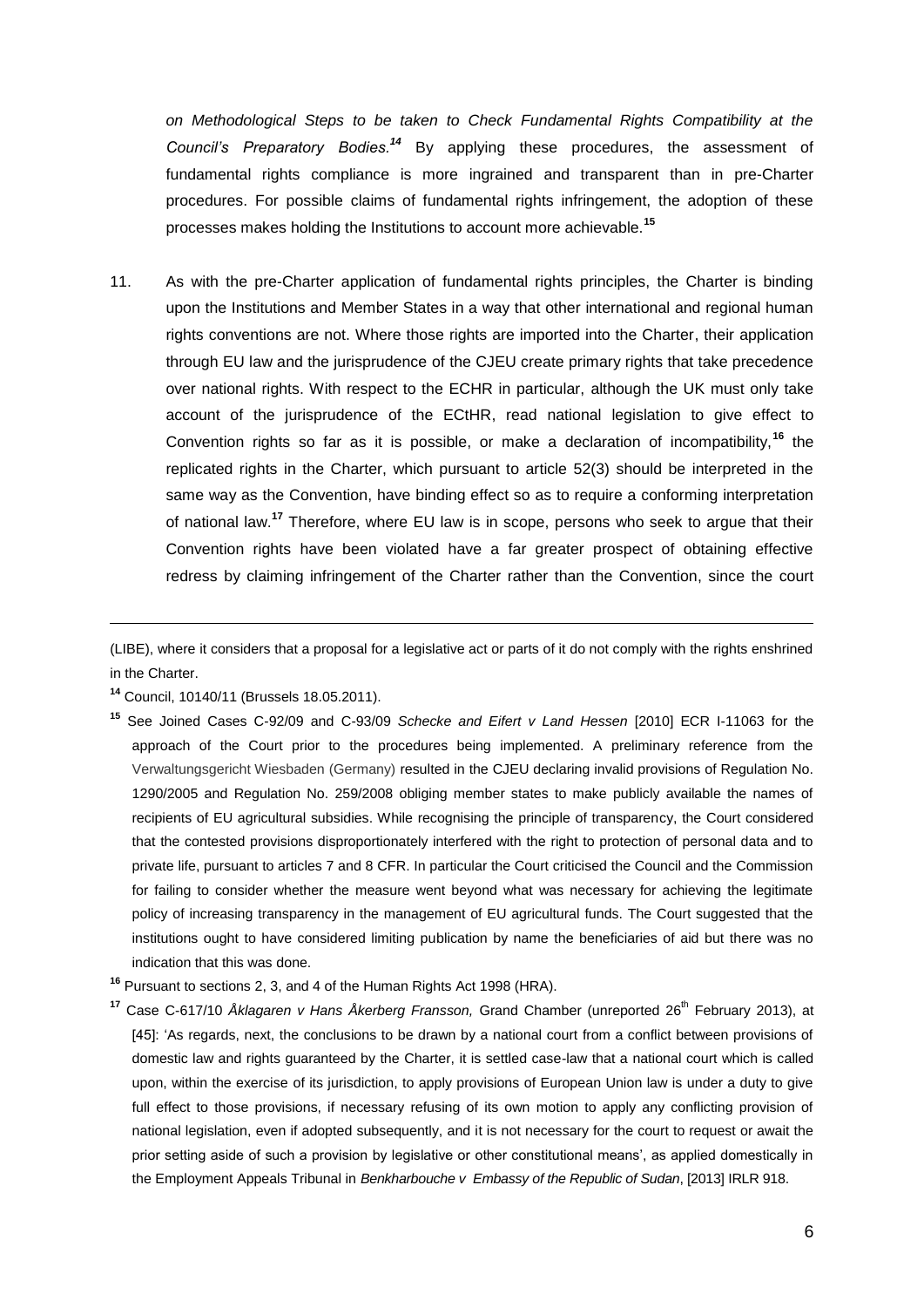must read the national law in conformity with the right, as opposed to making a s3 HRA declaration of incompatibility.

12. The Charter also provides for expansion upon the rights contained in the ECHR, both in substance and with the potential for wider jurisprudential development pursuant to article 52(3) (which allows for Union law to provide more extensive protection). Some Convention rights have been incorporated to encompass the evolved interpretation provided by the ECtHR, thereby making its jurisprudence, which may not necessarily be followed in the UK (due to the requirement for a clear and cogent line of authority from the ECtHR where there is a departure for UK law**<sup>18</sup>**), binding law. For example, article 8 ECHR (the right to privacy), as elaborated by the ECtHR, is separated into three rights in the Charter – article 3 (integrity of the person), article 7 (respect for private and family life) and article 8 (protection of personal data). Further, article 47 CFR incorporates the right to a fair trial, but as is clearly stated in the Explanations, is not limited to disputes relating to civil rights and obligations or criminal charges. This is particularly significant in the sphere of immigration and asylum, where article 6 ECHR has provided limited assistance. **<sup>19</sup>** Perhaps of most significance is the provision against discrimination in article 21 CFR, which is not only free standing, and therefore contains no condition precedent that another substantive right be infringed as is required by article 14 ECHR, but also incorporates very broad characteristics that go further than Protocol 12 to the ECHR to include genetic features, disability, age and sexual orientation.**<sup>20</sup>**

**<sup>18</sup>** See R (Alconbury Developments Ltd) v Secretary of State for the Environment, Transport and the Regions [2003] 2 AC 295 at [26].

<sup>&</sup>lt;sup>19</sup> See Case C-300/11 *ZZ v SSHD* (4<sup>th</sup> June 2013, unreported), with regard to the right to an effective remedy and the need for parties to be able to examine the facts and documents upon which a decision is based. Where exceptionally qualified by State security needs, such processes must themselves be subject to judicial review, and still enable an effective defence to be put forward, whereby the person must be informed of the essence of the grounds constituting the decision against them. We intervened in *SS (Libya) v SSHD* EWCA Civ 1547 (unreported,  $19<sup>th</sup>$  December 2011) to make a similar argument with respect to the application of the Qualifications Directive while *ZZ* was pending, but the appeal was successful on other grounds and as such, the Court declined to seek a preliminary reference. See also Case C-69/10 *Diouf v Ministre du Travail* [2011] ECR I-0000; Joined Cases C-402/05 P and C-415/05 P *Kadi and Al Barakaat International Foundation* v *Council and Commission* [2008] ECR I-6351. The CJEU has consistently applied fair trial principles in its case law, see Case C-294/83 *Les Verts v European Parliament* [1986] ECR 1339.

**<sup>20</sup>** We intervened in the case of *HH v Deputy Public Prosecutor of the Italian Republic, Genoa* [2013] 1 AC 338 with respect to the rights of dependent children in the assessment of whether a requested person should be surrendered under an European arrest warrant (EAW). One of our submissions was that article 24 CFR clearly sets out the obligation to consider the best interests of the child. Though the ECtHR had reached this position through its case law, under the auspices of article 8 ECHR, the UK Supreme Court had to apply the right contained in the Charter. See paras 21, 98, and 155 of the judgment.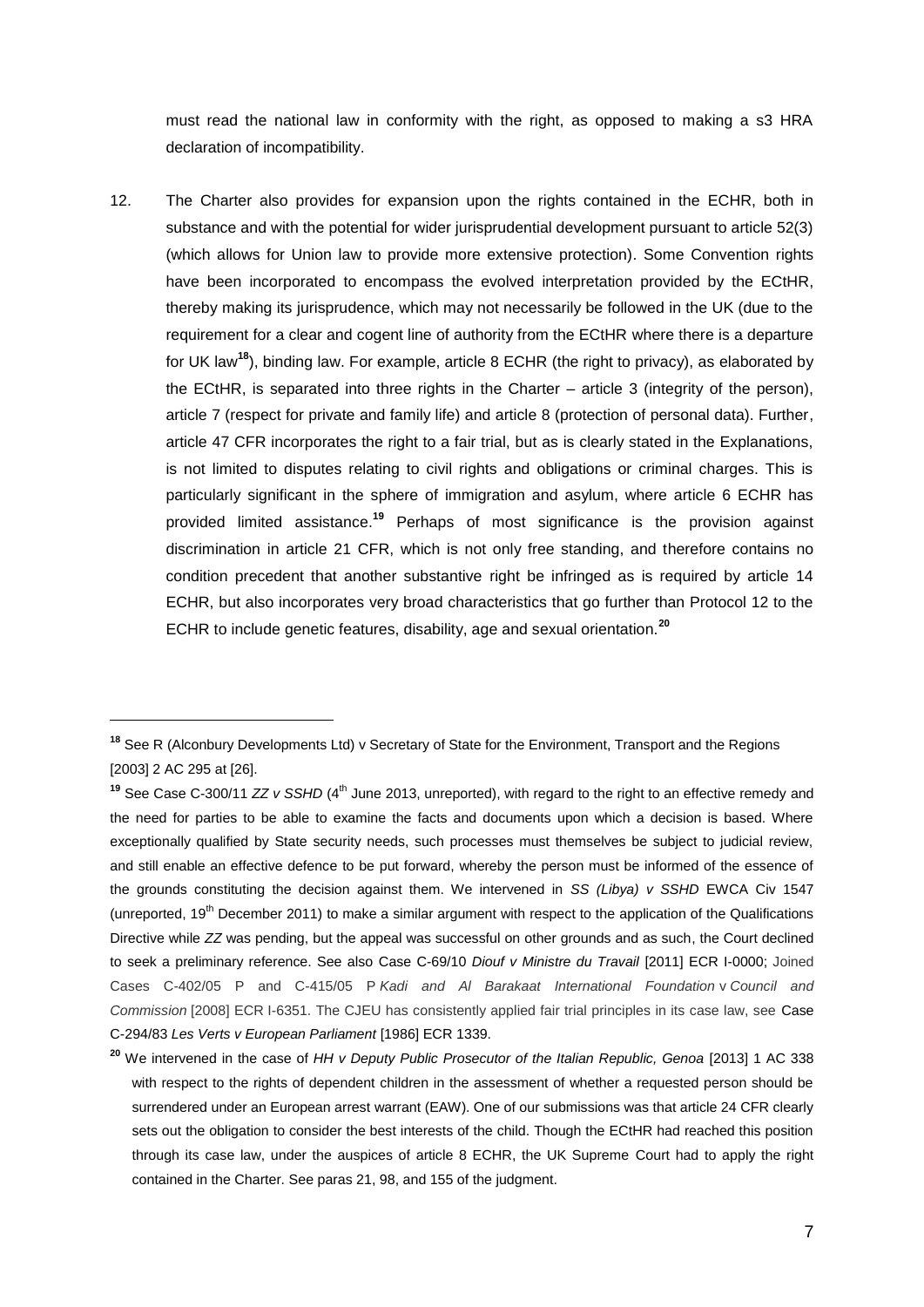- 13. There is also some indication that the ECtHR is finding the Charter useful to its consideration as to the scope of Convention rights as persuasive authority.**<sup>21</sup>** This would indicate that the CJEU and the ECtHR are engaging in helpful dialogue rather than advancing fundamental rights in diverging ways.
- 14. As to scope, the obligation to comply with EU law has been interpreted through successive cases to apply to any implementing legislation,**<sup>22</sup>** irrespective of when it was past, even preexisting if it gives effect to the EU obligation,**<sup>23</sup>** even when the Member State is derogating from EU law,<sup>24</sup> and with potential horizontal effect<sup>25</sup> – another advantage over the ECHR provisions.

#### *Disadvantages*

- 15. Using the Charter is not simple, however. Pursuant to article 51 CFR, the Institutions and Members States are obliged to respect the rights, observe the principles and promote the application of the Charter. There are two difficulties in doing this.
- 16. First, the distinction between rights and principles is not set out clearly. Article 52 attempts to draw a distinction, explaining that rights are to be interpreted in accordance with the originating right they are derived from, **<sup>26</sup>** whereas principles need to be included in EU legislative acts to be judicially cognisable. However, there is no clear delineation between Charter provisions as to which are rights and which are principles. Assistance can be gained from the Explanations, but not all specify the distinction clearly.**<sup>27</sup>** Of more confusion is that

**<sup>21</sup>** See the discussion in D. Anderson and C. Murphy, note 10 above.

**<sup>22</sup>** Case 5/88 [1989] ECR 2609 *Wachauf.*

**<sup>23</sup>** *Fransson, op cit.*

**<sup>24</sup>** *ERT, op cit* and *R (on the application of Zagorski and Base) v Sec State for Business, Innovation and Skills*  [2010] EWHC 3110 (Admin) at [70]. For a detailed discussion of the case law up until 2010, see D. Denman, 'The Charter of Fundamental Rights' [2010] EHRLR 349 at 352.

**<sup>25</sup>** Case C-555/07 *Kücükdeveci v Swedex GmbH* [2010] ECR I-00365 (in reliance upon article 21 CFR to prohibit age discrimination in an employment dispute); Case C-400/10 PPU *Deticek v Sgueglia* [2010] ECR I-08965 (in reliance upon article 24 to consider the best interests of the child) where the Court relied on the Charter as expressing general principles of EU law, which accordingly could be applied, despite the claims being between private individuals.

**<sup>26</sup>** The limitations differ dependent upon the originating text – 'within the limits' where the Treaties provide the right; 'the same' where the right derives from the ECHR, though the Union may provide more extensive protection; or 'in harmony' where they result from the constitutional traditions of the Member States.

<sup>&</sup>lt;sup>27</sup> The House of Lords, European Union Committee, The Treaty of Lisbon: an impact assessment, (10<sup>th</sup> Report of Session 2007-08), HL Paper 62-I, [http://www.parliament.the-stationery](http://www.parliament.the-stationery-office.co.uk/pa/ld200708/ldselect/ldeucom/62/62.pdf)[office.co.uk/pa/ld200708/ldselect/ldeucom/62/62.pdf](http://www.parliament.the-stationery-office.co.uk/pa/ld200708/ldselect/ldeucom/62/62.pdf) took some useful evidence on this, in particular from Lord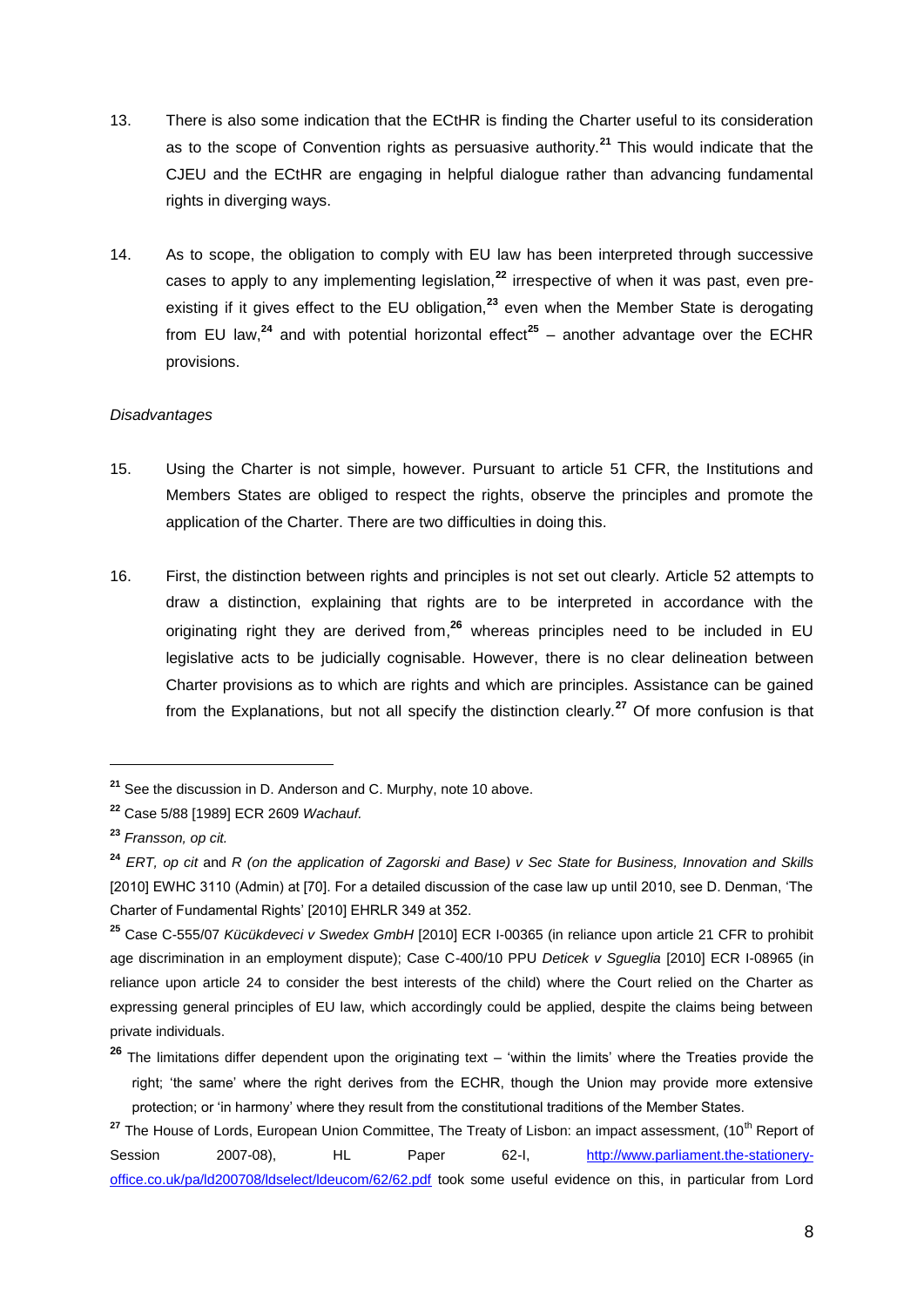article 49, described as 'principles of legality and proportionality, confers clearly justiciable rights, whereas other clear principles are described as rights, such that the Charter descriptions themselves do not afford much assistance. **<sup>28</sup>** Some articles contain elements of both rights and principles.**<sup>29</sup>** Applicants must therefore be able to establish whether the article they rely on is judicially cognisable in order to rely upon it to obtain redress, though principles will still provide persuasive authority.

- 17. Second, given that the Member States must comply with the Charter when implementing EU law, there is a lack of information dissemination to or by the Member States to aid people in the EU in using the Charter. When the Human Rights Act was enacted in the UK, it was made clear that public authorities would be obliged to comply in order to ensure that the rights of individuals were fulfilled. By comparison, there has been so little information provided about the Charter that a Flash Eurobarometer survey in 2012 found that in the UK, only 10% of people had heard of the Charter and knew what it was. Of these, 46% had heard of it but weren't sure what it was, and 44% had never heard of it.**<sup>30</sup>** However, two-thirds of respondents across the EU were interested in learning more about their rights as enshrined by the Charter (66%), where to go if they feel that these rights have been violated (65%) and when the Charter applies and when it does not (60%).The e-justice portal has a dedicated page on the Charter to explain what it is and how EU citizens can enforce their rights. It currently has information about how to do this domestically for twelve of the member states. The UK has provided information about going to court, accessing legal aid, the Equality and Human Rights Commission, the various ombudsmen and links to information services which might be helpful, such as the CAB and Community Legal Service.**<sup>31</sup>** This may be useful in explaining the legal system in the UK, but does not assist people here with how to use the Charter, since these bodies are unlikely to be familiar with it.
- 18. Moreover, there appears to be a lack of knowledge amongst the professions and the judiciary. The *obiter* comments of Mr Justice Mostyn, an experienced and well respected judge in the High Court, in *AB v SSHD* [2013] EWHC 3453 (Admin), expressing surprise at the reliance upon the Charter, which he thought the UK had opted out of, demonstrates the clear need for training amongst the judiciary on the nature and scope of the Charter, which may well be

Goldsmith who sat on the Convention that drafted the Charter, as to the possible distinction between civil liberties and socio-economic rights, at paras 5.15- 5.23.

**<sup>28</sup>** See article 27 'Workers' right to information and consultation within the undertaking' and article 30 'Every worker has the right to protection against unjustified dismissal, in accordance with Union law and national laws and practices.'

**<sup>29</sup>** Such as articles 23, 33 and 34 according to the Explanations.

**<sup>30</sup>** Flash Eurobarometer, 340, *The Charter of Fundamental Rights of the European Union,* (April 2012), available at [http://ec.europa.eu/public\\_opinion/flash/fl\\_340\\_en.pdf](http://ec.europa.eu/public_opinion/flash/fl_340_en.pdf)

**<sup>31</sup>** Se[e https://e-justice.europa.eu/content\\_fundamental\\_rights-176-en.do](https://e-justice.europa.eu/content_fundamental_rights-176-en.do)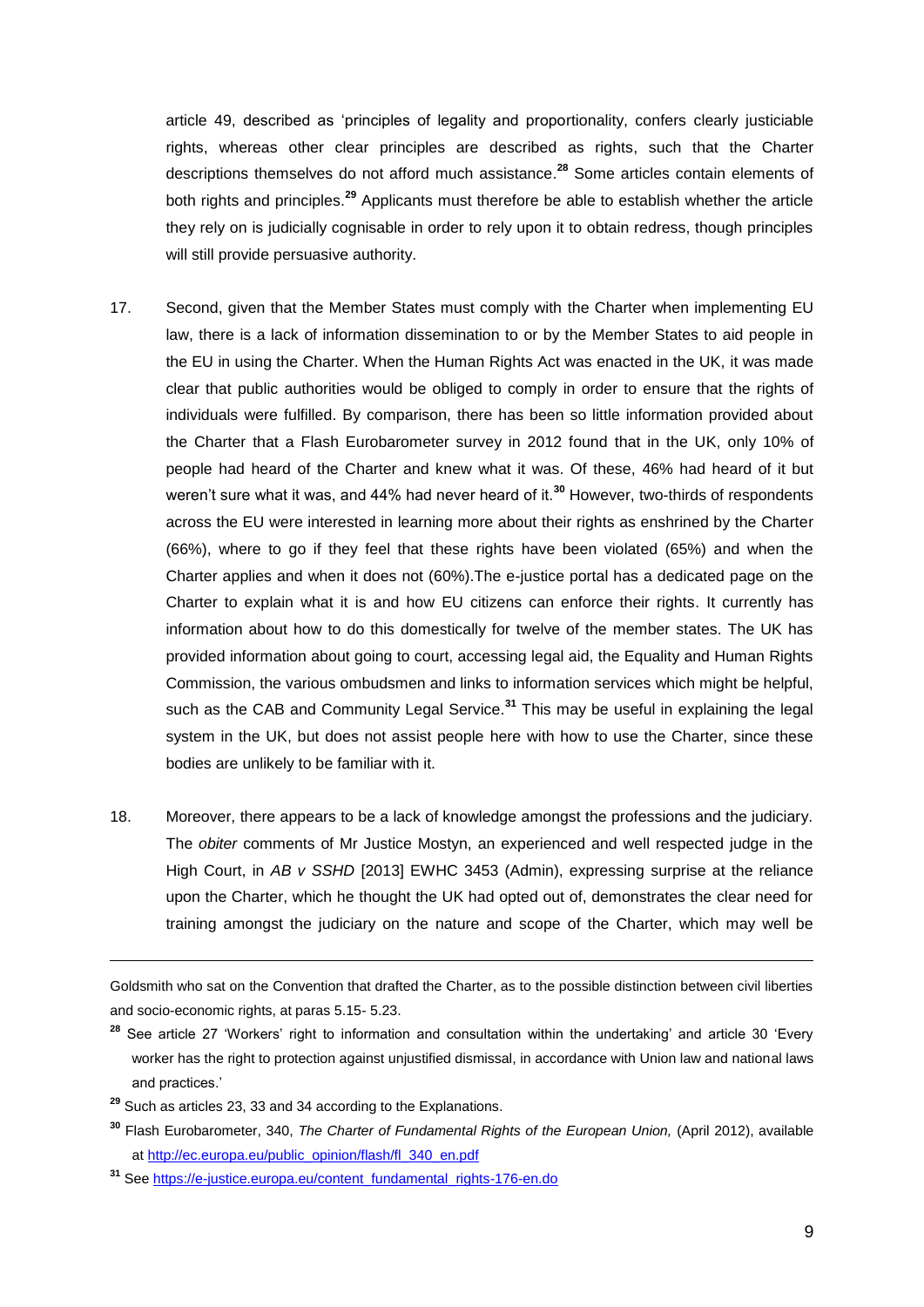required for the legal profession as a whole. JUSTICE has conducted three training seminars on the Charter and intends to continue an update programme. Two of these were held in London and Glasgow in 2012 as introductions to the Charter and its use, with an update in 2013, as well as a breakout session in the last two of our Annual Human Rights Conferences. The European Academy of Law has held a number of conferences on the Charter for practitioners and judges across Europe, with a focus on particular areas of practice. However, we readily acknowledge that these fragmented efforts can barely touch the surface of ensuring profession-wide understanding amongst lawyers. Training programmes run by national organisations are required to ensure that practitioners, in private practice as well as employed by public bodies, and judges are suitably familiar with the Charter.

19. The UK Parliament has not adopted similar legislative scrutiny measures to the EU Institutions or the s19 HRA compatibility obligation to ensure that proposed EU legislation or implementing national law complies with the Charter. Without this, the UK may not be taking sufficient steps to ensure compliance.

## **2. What evidence is there on whether the Charter is being interpreted and applied in line with the general provisions set out in Title VII of the Charter?**

- 20. In our view, the CJEU is consistently interpreting the Charter in line with the general provisions.
- 21. The Court has repeatedly refused applications for preliminary references where there is no EU law in operation,**<sup>32</sup>** in line with pre-Charter requests for the application of fundamental rights,**<sup>33</sup>** despite cases where it would have been helpful to have clarification of general application.**<sup>34</sup>**

**<sup>32</sup>** See D. Denman, note 24 above, at 352 for a discussion of relevant cases; Case C-27/11 *Vinkov* (unreported,  $7<sup>th</sup>$  June 2012) concerning whether a Member State had to provide an appeal from the administrative imposition of penalty points for a driving offence. This was outside the scope of EU law because thus far, the EU has only legislated for the mutual recognition of judgments in driving matters, not the procedures to be adopted.

**<sup>33</sup>** See Case C-249/96 *Grant* [1998] ECR I-621, at [45] that rules against discrimination on grounds of sex in employment did not extend to discrimination on grounds of sexuality because the Treaty provision was not intended to concern this.

<sup>&</sup>lt;sup>34</sup> Case C-396/11 *Curte de Apel Constanţa (Romania) v Radu*, Grand Chamber (unreported, 29<sup>th</sup> January 2013) was a particular opportunity to clarify that fundamental rights could act as a bar to surrender under a European arrest warrant (EAW), under the principles established in Joined Cases C-411/10 and C-493/10 [2011] *NS v Belgium* (21<sup>st</sup> December 2011, unreported). However, the Court focused on the factual circumstances complained of, such that articles 47 and 48 CFR do not provide for a warrant to be refused on the ground that the requested person was not heard by the issuing judicial authority before its issue. The Court held such an approach would lead to the failure of the very system of surrender established by the EAW framework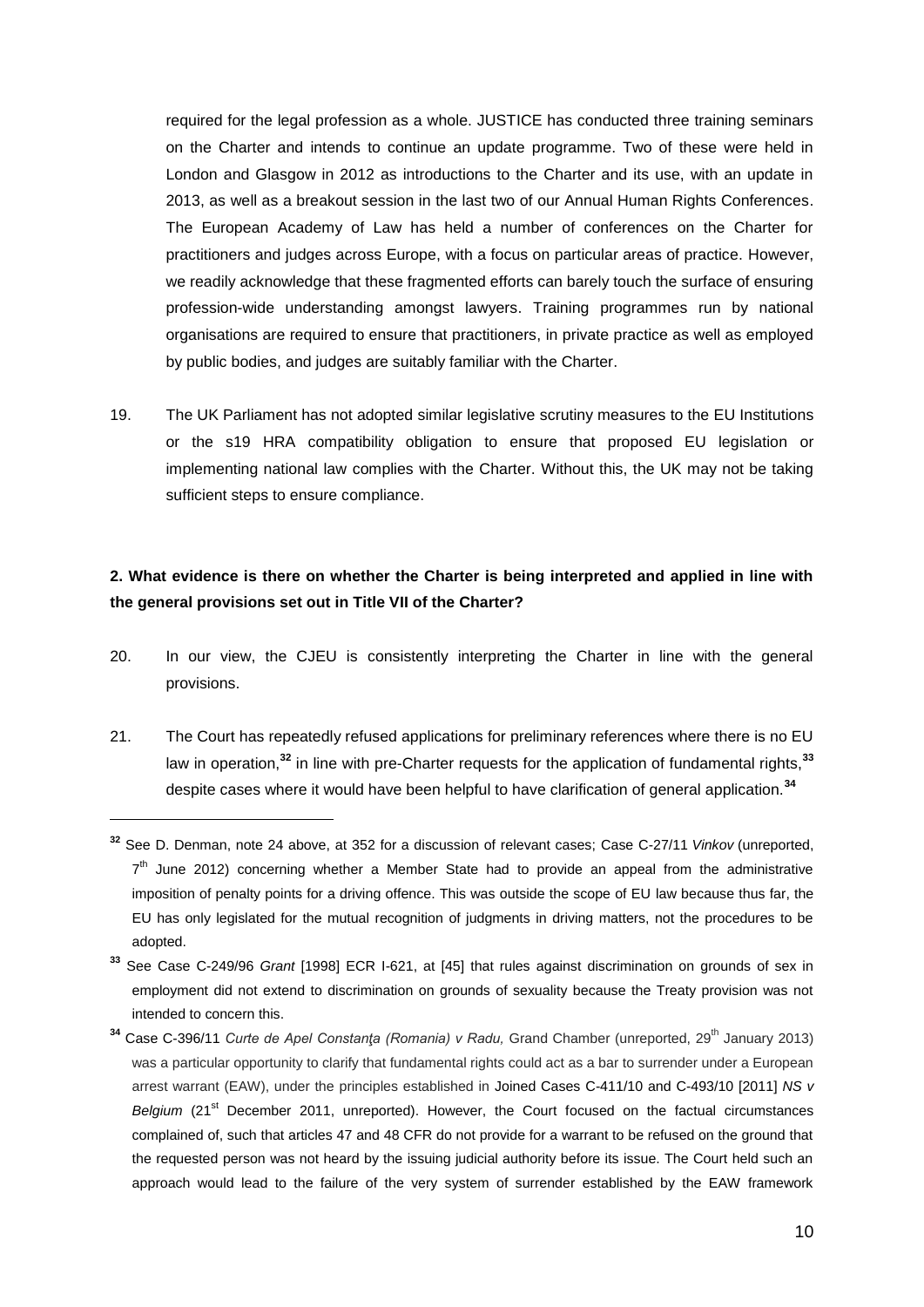22. The CJEU has also provided a qualified interpretation to article 53 CFR in *Melloni*. **<sup>35</sup>** The Spanish Constitutional Court sought a preliminary reference concerning the guarantees that must be given in relation to a trial having taken place *in absentia* on a request for a conviction EAW. Under Spanish constitutional law it has been decided, though not unanimously, that the right to a fair trial is absolute and a person must be able to attend their trial. The question, amongst others was whether article 53 CFR could be relied upon to give primacy to the Spanish Constitutional law. The Court observed that the interpretation envisaged by the national court would give general authorisation to a Member State to apply the standard of protection of fundamental rights guaranteed by its constitution when that standard is higher than that deriving from the Charter and, where necessary, to give it priority over the application of provisions of EU law. This interpretation could not be accepted as it would undermine the primacy of EU law in as much as it would allow member states to disregard EU legal rules that are fully in compliance with the rights set out in the Charter. The Court considered it a settled principle of EU law that national rules cannot undermine the effectiveness of EU law on the territory of that state.**<sup>36</sup>** The Court held:

> It is true that Article 53 of the Charter confirms that, where an EU legal act calls for national implementing measures, national authorities and courts remain free to apply national standards of protection of fundamental rights, *provided that the level of protection provided for by the Charter, as interpreted by the Court, and the primacy, unity and effectiveness of EU law are not thereby compromised.<sup>37</sup>*

23. In this case, since detailed EU law applied to the question of whether a trial *in absentia* could be fair, the Court determined that the EU Member States had agreed the confines of the principle applicable to the context of mutual recognition procedures, which ought not to be undermined by national law.

decision. The Court did not consider the question of whether article 1(3) of the Framework Decision (the general fundamental rights override) and/or the Charter or Convention could otherwise provide grounds of refusal. The decision would have been helpful to clarify that executing states are obliged to consider the human rights of the requested person prior to their surrender. While this process is expressly required by s21 of the Extradition Act 2003, many Member States do not entertain such arguments, due to a rigid application of the principle of mutual recognition, as critically observed by the European Commission: Report from the Commission to the European Parliament and the Council*, On the implementation since 2007 of the Council Framework Decision of 13 June 2002 on the European arrest warrant and the surrender procedures between Member States,* COM(2011) 175 final (Brussels, 11.04.2011).

<sup>&</sup>lt;sup>35</sup> Case 399/11 *Stefano Melloni v Ministerio Fisca, Grand Chamber I (unreported 26<sup>th</sup> February 2013), followed in Fransson, op cit.*

**<sup>36</sup>** Considering Case 11/70 *Internationale Handelsgesellschaft* [1970] ECR 1125 amongst others.

**<sup>37</sup>** At [60].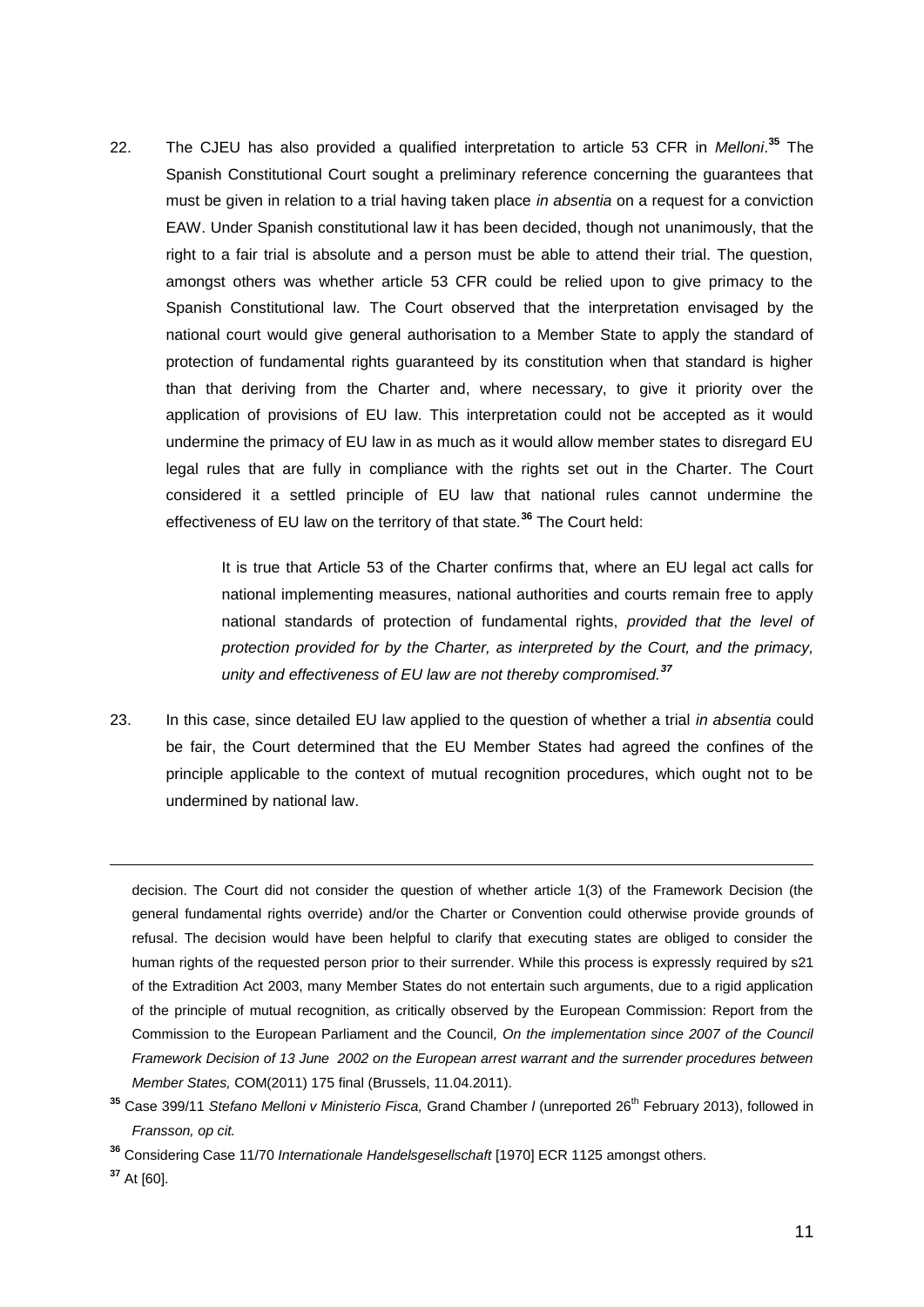24. The decision can be contrasted with *Jeremy F<sup>38</sup> .* While the Court did not expressly consider article 53 CFR, it held that the fundamental right to an appeal in France on the application of the speciality procedure post surrender on an EAW had not been contemplated by the framework decision, and therefore it was free to apply national fundamental rights principles. Of equal significance, the Court, in reviewing the procedures provided by the framework decision could have extended the application of the right to an effective remedy under article 47 CFR to include the right to review of surrender decisions in EAW cases. However, it looked at the procedure and ECHR case law and concluded that the judicial scrutiny provided was sufficient to comply with article 47 CFR. The decision also provides another example that the Court is not attempting to expand the application of the Charter.

# **3. What evidence is there that the impact of ECHR case law, as it is given effect through the EU's fundamental rights framework, has been advantageous or disadvantageous in the UK?**

25. Considered above in question 1.

# **4. What evidence is there that the impact of the Fundamental Rights Agency has been advantageous or disadvantageous in the UK?**

- 26. We are not able to identify generally where the FRA has been of assistance in the UK. However, we are a member of the Fundamental Rights Platform, set up by the FRA and comprising a network of some 300 civil society organisations.**<sup>39</sup>** The Platform sends regular email newsletters sharing updates on FRA projects and reports, inviting observations and discussions amongst the Platform members. The FRA also seeks the involvement of Platform members as experts during projects to evaluate the methodology and results. The Platform is useful to us through notifying FRA projects that may be relevant to our work and provide helpful reference material. Since the FRA conducts projects across the EU, it has the capacity to collect information from all the EU Member States. It is very difficult for other organisations carrying out research projects to obtain so wide a reach**<sup>40</sup>**. Its results can therefore helpfully supplement, or provide the impetus and justification for more detailed research in a given area.
- 27. The legislative scrutiny powers held by the FRA have also been useful in our law reform work briefing the EU Institutions and UK scrutiny committees on proposed legislation. Recent

<sup>&</sup>lt;sup>38</sup> Case C-168/13 PPU *Jeremy F v Premier Ministre* (unreported 30<sup>th</sup> May 2013).

**<sup>39</sup>** For further information se[e http://fra.europa.eu/en/cooperation/civil-society](http://fra.europa.eu/en/cooperation/civil-society)

**<sup>40</sup>** Even with a consortium of other NGOs and academic institutions, the widest reach across the EU we have managed in our research projects is ten Member States: J. Blackstock, *European arrest warrants: ensuring an effective defence* (JUSTICE, 2012); E. Cape et al, *Effective Criminal Defence in Europe* (Intersentia, 2010).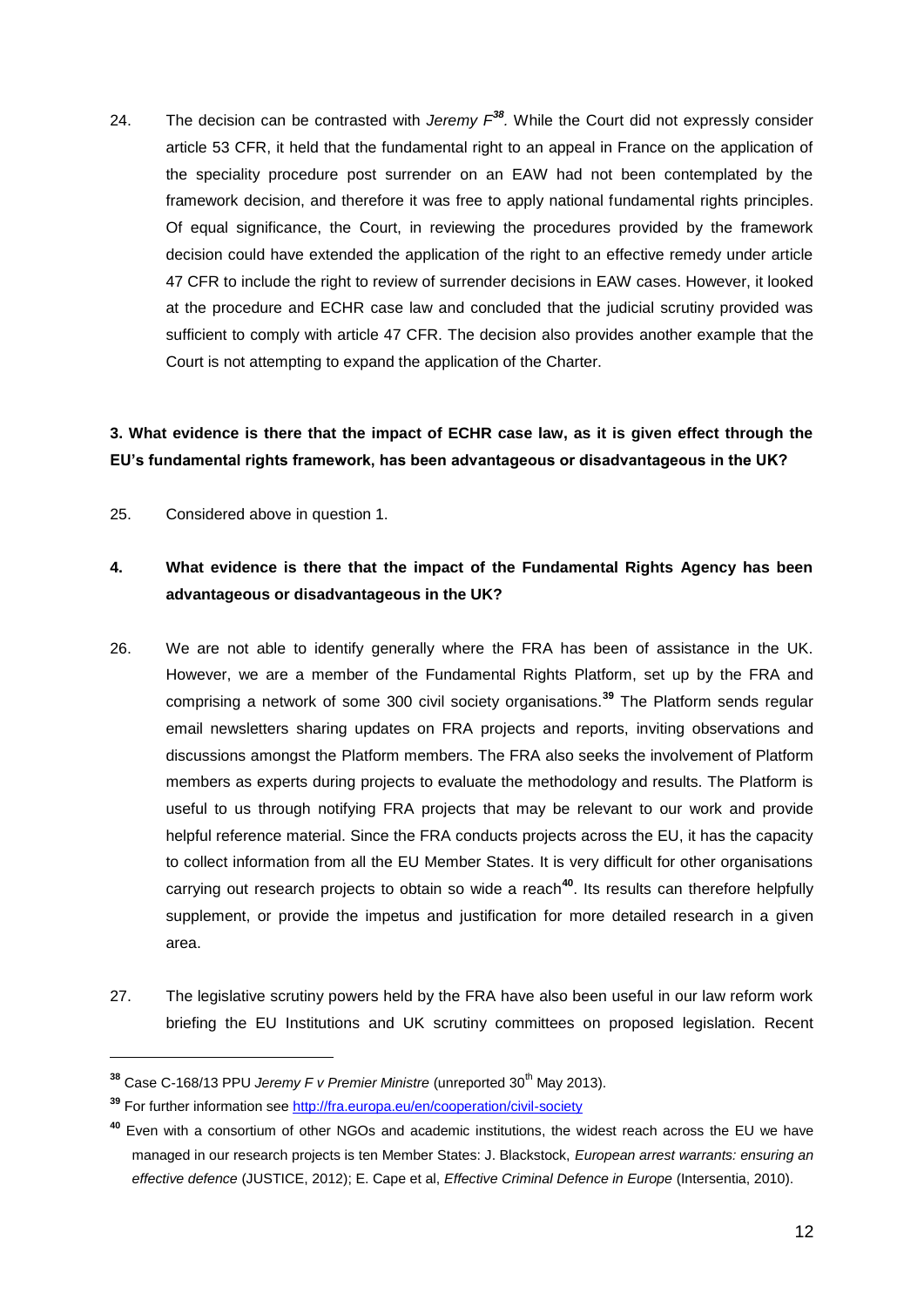examples have been, in its contribution to monitoring of implementation: Opinion on Racism and Xenophobia, with special attention to the rights of victims of crime**<sup>41</sup>** which was provided upon request of the Council of the EU; and Opinion on the situation of equality in the European Union 10 years on from initial implementation of the equality directives,**<sup>42</sup>** to assist with the European Commission follow up report on the Directives. With regard to opinions during the legislative process: **<sup>43</sup>** Opinion on the Confiscation of proceeds of crime,**<sup>44</sup>** following a request of the European Parliament, and Opinion on the proposed data protection reform package,**<sup>45</sup>** also upon request of the European Parliament. Given its prominence as the EU fundamental rights advisory body, we have found that opinions of the FRA can be persuasive authority in discussions with law makers. **46**

28. The FRA has also responded to the growing influence, and since 2009 binding value, of the Charter by producing a website dedicated to its interpretation – Charterpedia**<sup>47</sup>** along with a mobile phone friendly application 'Charter for mobile.'**<sup>48</sup>** The website follow the titles of the Charter, providing jurisprudence from the CJEU, international courts, national courts and academic material relating to each Charter article. It is a very useful starting point for any person seeking to understand the application of the Charter. However, while it has been advertised widely at EU level events, little has been done, as far as we are aware, in the UK to promote its existence.**<sup>49</sup>** Much more could be done to promote the website as a useful tool in the UK.

**<sup>47</sup>** [http://infoportal.fra.europa.eu/InfoPortal/infobaseFrontEndCountryHome.do?btnCountryLinkHome\\_1](http://infoportal.fra.europa.eu/InfoPortal/infobaseFrontEndCountryHome.do?btnCountryLinkHome_1)

**<sup>41</sup>** FRA Opinion – 02/2013 Framework Decision on Racism and Xenophobia, Vienna, 15 October 2013**.**

**<sup>42</sup>** FRA Opinion – 1/2013 [EU equality directives] Vienna, 1 October 2013.

**<sup>43</sup>** Pursuant to Recital 13 of Council Regulation 168/2007, according to which 'the institutions should be able to request opinions on their legislative proposals or positions taken in the course of legislative procedures as far as their compatibility with fundamental rights are concerned.'

**<sup>44</sup>** FRA Opinion – 03/2012 Confiscation of proceeds of crime, Vienna, 4 December 2012.

**<sup>45</sup>** FRA Opinion – 2/2012, Data protection reform package, Vienna, 1 October 2012.

<sup>&</sup>lt;sup>46</sup> The Opinion on the draft directive regarding the European Investigation Order (Vienna, 14<sup>th</sup> February 2011) was particularly helpful since the Member State initiative contained very little procedural safeguards for people who may be affected by the proposed directive and the FRA identified the need to provide measures that would comply with fair trial rights in articles 47 and 48 CFR and privacy and data protection in articles 7 and 8 CFR, as well as a fundamental rights base refusal ground. These measures have since been included during negotiations of the proposal.

**<sup>48</sup>** <http://fra.europa.eu/charter4mobile/>

**<sup>49</sup>** Certainly when we have mentioned it at events where we have spoken about the Charter, delegates have been unfamiliar with it.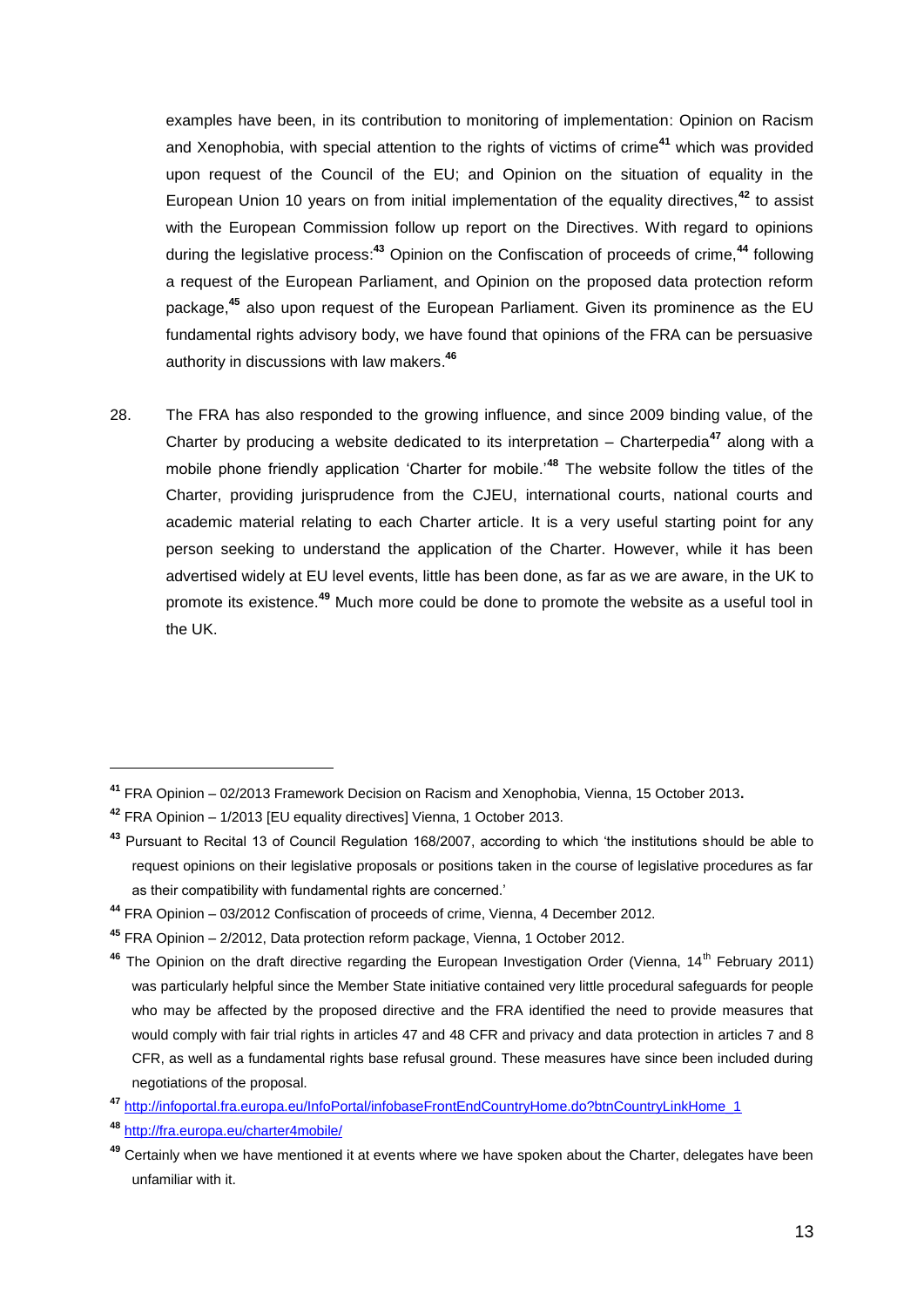29. More generally, the independent evaluation of the FRA conducted in 2012**<sup>50</sup>** (the Evaluation Report) provides a useful EU-wide survey of its effectiveness. We would agree generally with its findings, which are:

> Overall, the evaluation findings point towards a clearly favourable assessment in terms of the timeliness and adequacy of the FRA's assistance and expertise relating to fundamental rights, in particular among the EU level institutions. At the level of Member States the picture is more mixed, both in terms of content of the research and also logistical barriers, such as language and dissemination. While EU-wide comparative studies are highly relevant for European policy makers, the national policy process requires more in-depth and contextual information, which cannot be provided by the FRA. The FRA has however gradually begun to explore and develop new modes of cooperation with key national actors at the Member State level.**<sup>51</sup>**

30. While the FRA may be well known and relied upon at an EU level, its application in the Member States, and in particular in the UK, is less effective. It appears to be making efforts to provide helpful material that can be used by individuals in the Member States. The evaluation report concludes:

> While it is difficult to assess the impact of CSO cooperation in terms of raised awareness among the general public, the Agency is actively using electronic and social media to reach the general population as well as stakeholders, such as electronic newsletters, awareness-raising material targeting youth (S'cool agenda) and Facebook. Specific project results are generally promoted and disseminated to a wider public, through European and national media. As an example the recent comparative survey on Roma integration was cited in several European media, such as the BBC News and the Economist.**<sup>52</sup>**

and:

In terms of the extent to which the FRA publications on project results have been taken into account by relevant EU, national and local actors on fundamental rights issues, the evaluation shows a mixed result. While contribution was assessed high at the EU-level, the results were much less positive at the national and local level. The case studies did, however, show a more positive picture also concerning the use of the publications by national level stakeholders. Among the civil society

**<sup>52</sup>** Ibid.

**<sup>50</sup>** Ramboll, Denmark, November 2012 [http://fra.europa.eu/sites/default/files/fra-external\\_evaluation-final](http://fra.europa.eu/sites/default/files/fra-external_evaluation-final-report.pdf)[report.pdf](http://fra.europa.eu/sites/default/files/fra-external_evaluation-final-report.pdf)

**<sup>51</sup>** P III.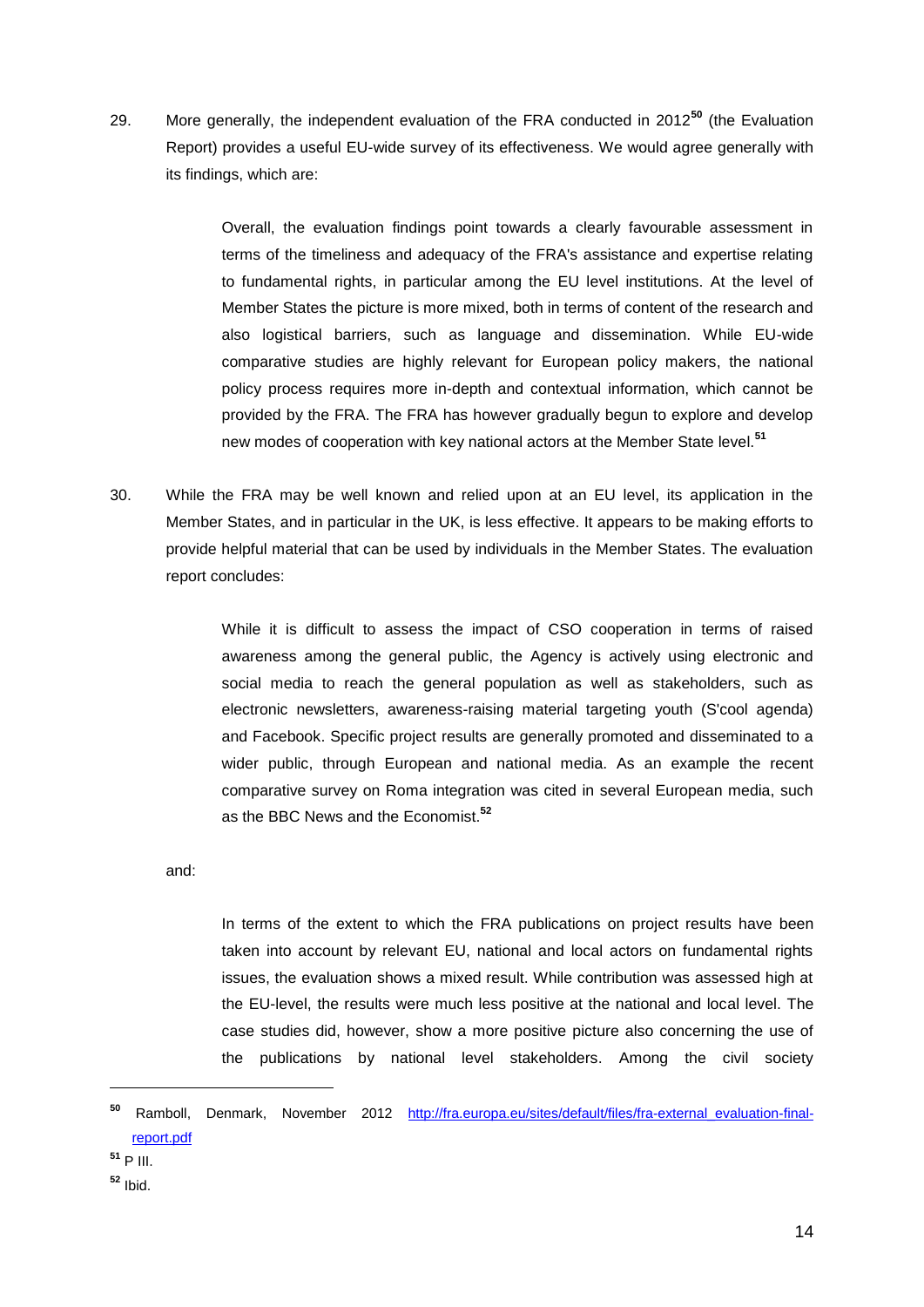representatives, in particular the EU/international level NGOs are using the work of the FRA, but it does not seem that the results are disseminated actively enough towards the local level.**<sup>53</sup>**

31. A particular disadvantage that we see, and has been reflected in the Evaluation Report, is that the FRA does not have a specific role in the legislative process, where it could provide a regular scrutiny check as to the fundamental rights compliance of proposed acts. Moreover, the FRA does not have a mandate in police and judicial cooperation under its Multi-Annual Framework and cannot therefore provide thematic reports specifically on matters arising in this area. However, the FRA has conducted research which has touched upon criminal justice issues and seems able to provide opinions in this field upon request, such as those set out above. It is disappointing that, given the volume of criminal justice measures agreed in the EU over the past decade, that the FRA's jurisdiction continues to be excluded from this area.

### **5. What evidence is there of whether the FRA demonstrates value for money?**

#### **6-8 The Fundamental Rights and Citizenship Programme**

32. We are not in a position to observe the funding arrangements of the FRA, or the operation of the Fundamental Rights and Citizenship Programme since we have not applied for funding from this programme previously. However, the Evaluation Report does observe:

> The FRA is considered to be in a unique role as a provider of comparative, EU-wide studies. The Agency is acknowledged for concentrating on topics that are not covered by other similar actors, and their position as an independent EU Agency gives their work additional backing. The evaluation does not provide sufficient evidence to conclude that the effects in the field of fundamental rights have been achieved at lower cost because of the Agency's intervention. There is some evidence concerning the lack of duplication of efforts, where the work of the FRA has been used by the stakeholders. On the one hand, without the work of the Agency such research would not exist (meaning that there is little risk for duplication of efforts) but on the other hand the work of the FRA in these fields is seen to be of relevance to developing effective policies, which could be cost-saving for those using the FRA's work in these fields.**<sup>54</sup>**

33. We would agree that if the FRA is conducting EU-wide research, this would limit the need for expenditure of the same type under the Commission funding programme. The role of the FRA

**<sup>53</sup>** Id.

**<sup>54</sup>** Id.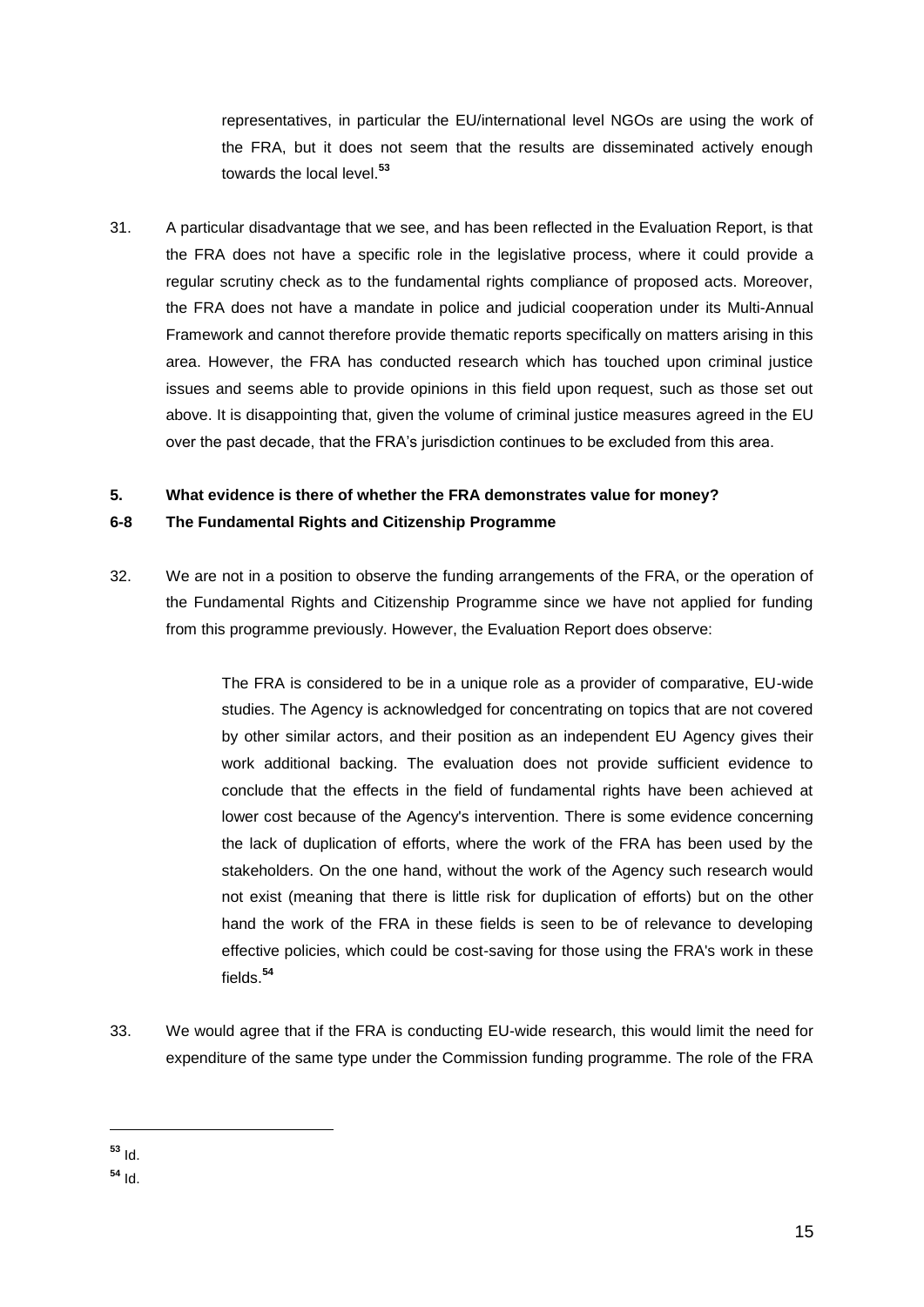is especially important in this regard if the UK and other Member States limit their funding of future Commission programmes.

# **9. What evidence is there that the impact of the EU's accession to the ECHR will be advantageous or disadvantageous…in the UK?**

34. It is not yet clear what advantages or disadvantages EU accession to the ECHR might bring, as the Draft Accession Agreement will be subject to significant further scrutiny and revision prior to being finalised. From the perspective of the individual applicant, it has the potential to enable wider protection of human rights against bodies and agencies of the EU which do not currently have to adhere to Convention principles, yet may still operate in the Member States of the EU, such as FRONTEX and Europol. This would be both in protecting against infringement of individual rights by those bodies, and in enabling positive obligations to prevent infringements, as well as investigate allegations of infringements. It also has the potential to provide a more effective remedy through the individual petition procedure to the ECtHR against EU Institutions than the application procedure to the CJEU.

## **10. What evidence is there that the impact of the Rights, Citizenship and Equality Programme will be advantageous or disadvantageous…in the UK?**

35. The Funding programme will be of benefit to groups that apply to carry out research or training under its terms. In our experience, the Commission programme conditions are rigorous ensuring that projects provide value for money, relevance to the project call proposals, and added value to the area of application. The wider benefits of projects funded by the Commission are potentially significant, but hard to measure. Where research leads to recommendations that may improve conditions for individuals, and these changes occur, there are clear advantages. Likewise, where gaps in understanding are identified, programme funding often provides for training and materials to be disseminated amongst relevant groups. JUSTICE intends to apply for funding under the current Programme call to provide training on the EU Charter to UK practitioners. Effective training programmes are disseminated much more widely through the application of the principles learned by the delegates, in the courts, in advice to individuals, decision makers, and in law reform. If organisations like our own secure funding from the Commission under this programme, we will be able to generate further understanding of the potential application of the Charter in the UK. In the context of EU competence, the Commission provides the best opportunity for funding EU related activity that we have found amongst the pool of funders for work that we are likely to undertake. Without such funding the opportunities for understanding EU law, and in this context, the application of the Charter amongst UK individuals is much more limited.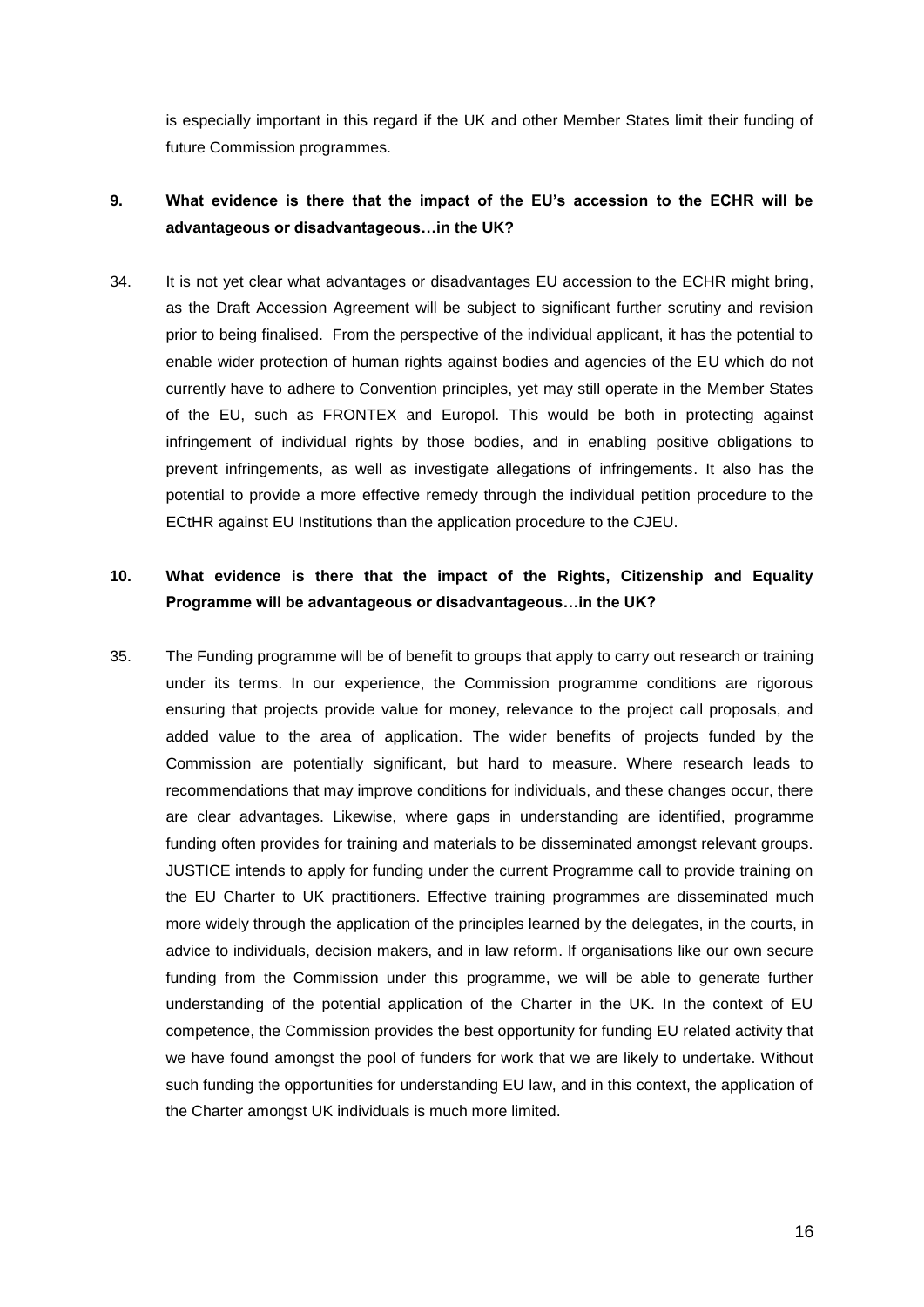36. The general disadvantage to all EU Commission funding programmes is the requirement for matched funding, requiring organisations to find a significant percentage of the cost of the project through other sources. This can prevent organisations with limited resources that may be able to undertake valuable and significant work with Commission funding from being able to do so. Moreover, in order to ensure the programmes provide value for money, they are replete with bureaucracy that can put organisations without experienced administrative staff off undertaking the commitments required of a grant.

## **11. What future challenges and opportunities in respect of EU fundamental rights are relevant to the UK?**

37. The development of the Charter, advancement of the ECHR and accession to the ECHR will all be relevant to the UK. Ensuring that individuals and practitioners in the UK are familiar with EU fundamental rights law is the key challenge and opportunity that we see for the immediate future.

## **12. How could action in respect of fundamental rights be taken differently and how would this affect the UK?**

- 38. As mentioned above, we consider it necessary to educate society and professionals as to the existence and potential application of EU fundamental rights in the UK, so as to provide alternative or complementary rights protection to the ECHR. This could affect the UK through litigation where the Courts interpret national legislation as requiring conformity with EU law, particularly to the extent that national law need be disapplied. By doing so, this would not only ensure greater familiarity with EU law but also that UK legislation complies with obligations under EU fundamental rights law, thereby ensuring greater protection for UK citizens and better conformity with our EU obligations.
- 39. We also consider the scrutiny of proposed EU legislation and implementing national legislation for Charter compliance in the UK Parliament necessary to ensure Charter compliance of legislation from the outset. These measures may prevent adverse scrutiny by the Commission and the potential for proceedings against the UK in the CJEU.

# **13. Is there evidence of fundamental rights being used indirectly to expand the competence of the EU?**

40. We do not believe this is occurring. First, because the fundamental rights set out in the Charter are derived from existing areas of EU competence or fundamental rights principles of EU jurisprudence that have been endorsed by the Member States, thereby comprising EU competence. Proposed EU legislative acts must be founded in a legal basis under EU law.